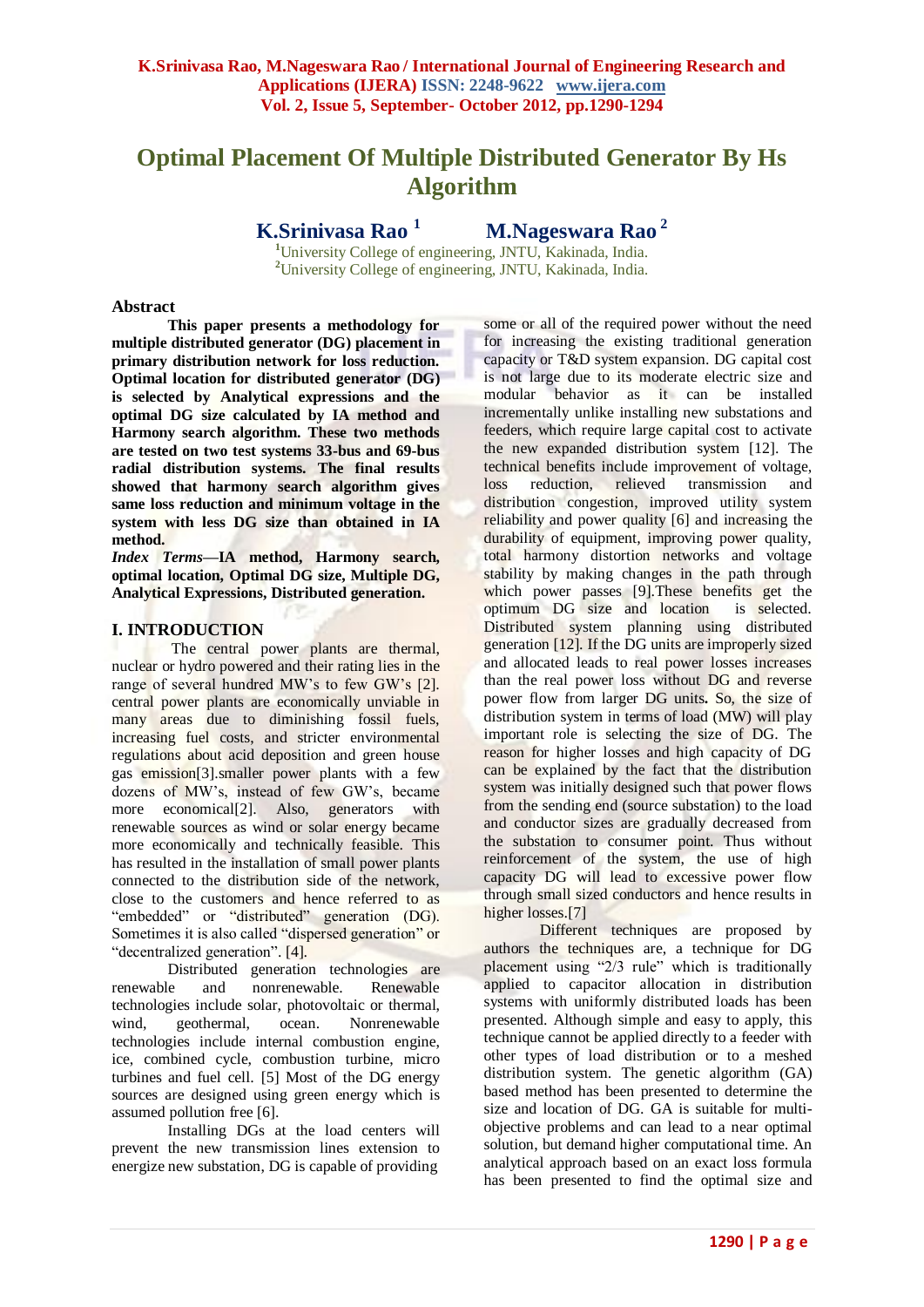location of single DG. A probabilistic-based planning technique has been proposed for determining the optimal fuel mix of different types of renewable DG units (i.e., wind, solar, and biomass) in order to minimize the annual energy losses in the distribution system [1].

## **II. PROBLEM FORMULATION**

This section describes to find the optimum size and location of distributed generator.

# **A. Selection of Location:**

Find the best bus for the placement of DG, The DG sizes at each bus is calculated by using (2).The DG"s are placed at each bus and calculate the real power loss by (1).The bus which has minimum real power loss is selected as best location for placement of DG.

The real power loss in a system can be calculated by (1). This is also called as "Exact loss formula" [13]. N

$$
P_{L} = \sum_{i=1}^{N} \sum_{j=1}^{N} [\alpha_{ij} (P_{i}P_{j} + Q_{i}Q_{j}) + \beta_{ij} (Q_{i}P_{j} - P_{i}Q_{j})]
$$
(1)  
Where

$$
\alpha_{ij} = \frac{r_{ij}}{v_i v_j} \cos(\delta_i - \delta_j);
$$
  
\n
$$
\beta_{ij} = \frac{r_{ij}}{v_i v_j} \sin(\delta_i - \delta_j);
$$

 $r_{ij} + jx_{ij} = Z_{ij}$  ij<sup>th</sup> element of [Z<sub>bus</sub>] impedance matrix;

N is number of buses

Where P<sub>i</sub> and Q<sub>i</sub> are Real and Reactive power injections at node 'i' respectively.

Real power injection is the difference between Real power generation and the real power demand at that node.

$$
P_i = (P_{DGi} - P_{Di})
$$
  

$$
Q_i = (Q_{DGi} - Q_{Di})
$$

Where,  $P_{DGi}$  and  $Q_{DGi}$  is the real power injection and reactive power injection from DG placed at node *i* respectively.  $P_{Di}$  and  $Q_{Di}$  are load demand at the node *i* respectively [14].

$$
P_{DGi} = \frac{\alpha_{ii}(P_{Di} + aQ_{Di}) - X_i - aY_i}{a^2 \alpha_{ii} + \alpha_{ii}}
$$
\n
$$
Q_{DGi} = \pm (\tan(\cos^{-1}(PF_{DG}))) * P_{DGi}
$$
\n(2)

 $Q_{DGi} = \pm \left( \tan(\cos^{-1}(PF_{DG})) \right) * P_{DGi}$ Where

$$
X_i = \sum_{\substack{j=1 \ j \neq i}}^n (\alpha_{ii} P_j - \beta_{ij} Q_j)
$$

$$
Y_i = \sum_{\substack{j=1 \ j \neq i}}^n (\alpha_{ii} Q_j + \beta_{ij} P_j)
$$

"+" sign for injecting Reactive power

"- "sign for consuming Reactive power

The exact loss formula is a function of loss coefficients  $\alpha$  and  $\beta$ . These coefficients depends on magnitude of voltage and voltage angle at each bus. So for every DG placement at each bus the  $\alpha$  and  $\beta$ changes so for that every time requires load flow calculation. But the results show that with and without updating the  $\alpha$  and  $\beta$  the results are same [1].

#### **B. Optimal DG size selection:**

The Distributed generator is placed at the optimum location. The optimum DG size is selected by varying the DG in small steps up to the point where real power loss is minimum. The real power loss is calculated by "back ward forward sweep" load flow algorithm.

#### **III. IA METHOD**

The computational procedure of IA method is as follows:

**Step 1:** Enter the number of DG units to be installed.

- **Step 2:** Run load flow for the base case and find losses using (1).
- **Step 3:** Find these optimal location of DG using the following steps.
	- a) Calculate the optimal size of DG at each bus using  $(2)$  and  $(3)$ .
	- b) Place the DG with the optimal size as mentioned earlier at each bus, one at a time. Calculate the approximate loss for each case using (1).
	- c) Locate the optimal bus at which the loss is at minimum.
- **Step 4:** Find the optimal size of DG and calculate losses using the following steps.
	- a) Place a DG at the optimal bus obtained in step 4, change this DG size in small step, and calculate the loss for each case using "Back ward forward" load flow.
	- b) Select and store the optimal size of the DG that gives the minimum loss.
- **Step 5:** Update load data after placing the DG with the optimal size obtained in step 5 to allocate the next DG.

**Step 6:** Stop if either the following occurs

- a) the voltage at a particular bus is over the upper limit
- b) The total size of DG units is over the total plus loss
- c) The maximum number of DG units is unavailable
- d) The new iteration loss is greater than the previous iteration loss. The previous iteration loss is retained otherwise, repeat steps 2 to6.

## **IV. HARMONY SEARCH ALGORITHM**

The harmony search algorithm (HSA) is a new meta-heuristic algorithm. The harmony search algorithm (HSA) is simple in concept, few in parameters and easy in implementation. Harmony search algorithm is concept from natural musical performance processes [8]. In music improvisation, each musician plays within possible pitches to make a harmony vector. If all the pitches create good harmony, the musician saved them in memory and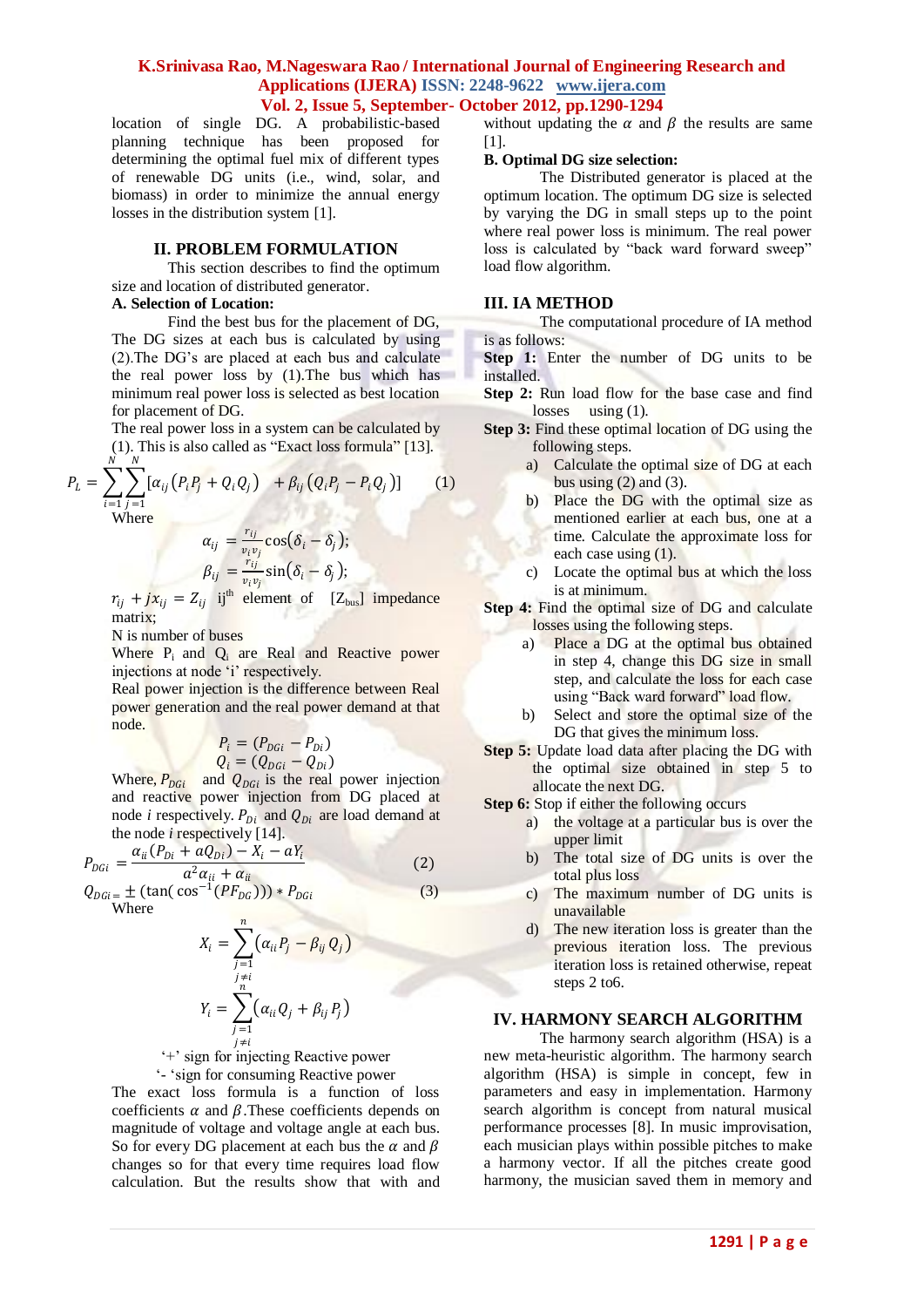increases good or better harmony for next time. Similarly, in the field of engineering optimization, at first each decision variable value is selected within the possible range and formed a solution vector. If all decision variable values lead to a good solution, each variable that has been experienced is saved in memory and it increases the possibility of good or better solutions for next time. Both processes intend to produce the best or optimum

#### **Step 1: Initialize the optimization problem and algorithm parameters**

In this step the optimization problem is specified as follows:

#### Minimize  $f(x)$

#### Subject to  $x_i \in X_i$ , = 1, 2, ..., N

where  $f(x)$  is the objective function; x is a candidate solutions consisting of N decision variables  $(x_i)$ ;  $X_i$ is the set of possible range of values for each decision variable, that is,  $Lx_i \leq X_i \leq Ux_i$  for continuous decision variables where  $Lx_i$  and  $Ux_i$  are the lower and upper bounds for each decision variable, respectively and N is the number of decision variables. In addition, HS algorithm parameters that are required to solve the desired optimization problem are specified in this step.

#### **Step 2: Initialize the Harmony Memory (HM)**

In this step, the Harmony Memory (HM matrix), is filled with as many randomly generated solution vectors as HMS and sorted by the values of the objective function.

## **Step 3: Improvise a new harmony from the HM**

A New Harmony vector is generated from the HM based on memory considerations, pitch adjustments, and randomization. For instance, the value of the first decision variable for the new vector can be chosen from any value in the specified HM range Values of the other decision variables can be chosen in the same manner. There is a possibility that the new value can be chosen using the HMCR parameter, which varies between 0 and 1 as follows:

 $\{x_i^1, x_i^2, \ldots, x_i^{HMS}\}\$  $\overline{\mathcal{L}}$  $\vert$ ↑  $\left($  $\in X_i$  with probability (1 –  $\in$  $=$ with probability  $(1 - HMCR)$  $\mathbf{w}_i = \begin{cases} x_i \in \{1, x_i^2, \dots, x_i^H\} \\ x_i \in \{1, x_i^H\} \end{cases}$  with probability HMCR  $x_i^{\prime} \in X_i$ *HMS*  $x_i^{\prime} \in \{x_i^1, x_i^2, \dots, x_i^1\}$ *i x*

The HMCR sets the rate of choosing one value from the historic values stored in the HM and (1-HMCR) sets the rate of randomly choosing one feasible value not limited to those stored in the HM. For example, a HMCR of 0.9 indicates that the HS algorithm will choose the decision variable value from historically stored values in the HM with the 90% probability or from the entire possible range with the 10% probability. Each component of the New Harmony vector is examined to determine whether it should be pitch adjusted. This procedure uses the PAR parameter that sets the rate of adjustment for the pitch chosen from the HM as follows:

Pitch adjusting decision for

$$
x_i = \begin{cases} \text{with probability HMCR} \\ \text{with probability (1 - HMCR)} \end{cases}
$$

A PAR of 0.3 indicates that the algorithm will choose a neighboring value with  $30\% \times HMCR$ probasbility.

#### **Step 4: Update the HM**

In this stage, if the New Harmony vector is better than the worst harmony vector in the HM in terms of the objective function value, the existing worst harmony is replaced by the New Harmony.

#### **Step 5: Repeat steps 3 and 4 until the termination criterion is satisfied**

#### **Termination criterion:**

The computations are terminated when the termination criterion (maximum number of improvisations) is satisfied. Otherwise, steps 3 (improvising New Harmony from the HM) and 4 (updating the HM) are repeated [9].

## **V. RESULTS AND ANALYSIS**

In this paper IA method and Harmony search algorithm are tested on 33-bus [10] and 69bus [11] radial distribution system. Here Type 3 [1] DG is considered

#### **A. Assumptions**

The assumptions for this paper are as follows:

- 1. The maximum number of DG units is three, with the size each from 250KW to the total load plus loss.
- 2. The maximum voltage at each bus is 1.0 p.u.

#### **B. 33-Bus system**

The simulation results of the optimal location and optimal sizing of DG shown in Table-I. The real power loss of 33-bus system is 211kW without DG. In single DG placement by IA method the DG size is 2.6 MW and in case of Harmony search algorithm 2.5MW, the real power loss is 111 kW. In case of 2 DG"s placement the DG size by IA method 1.9 MW, 0.6 MW and Harmony search algorithm 1.6 MW, 0.7 MW, the real power loss is 91.55 kW. In case of 3 DG"s placement the DG size by method 1.3 MW, 0.6 MW, 0.6 MW and by Harmony search algorithm 1.5 MW, 0.5 MW, 0.3 MW, the real power loss is 79.69 kW.

#### TABLE-I

COMPARISON OF DIFFERENT TECHNIQUES ON 33-BUS SYSTEM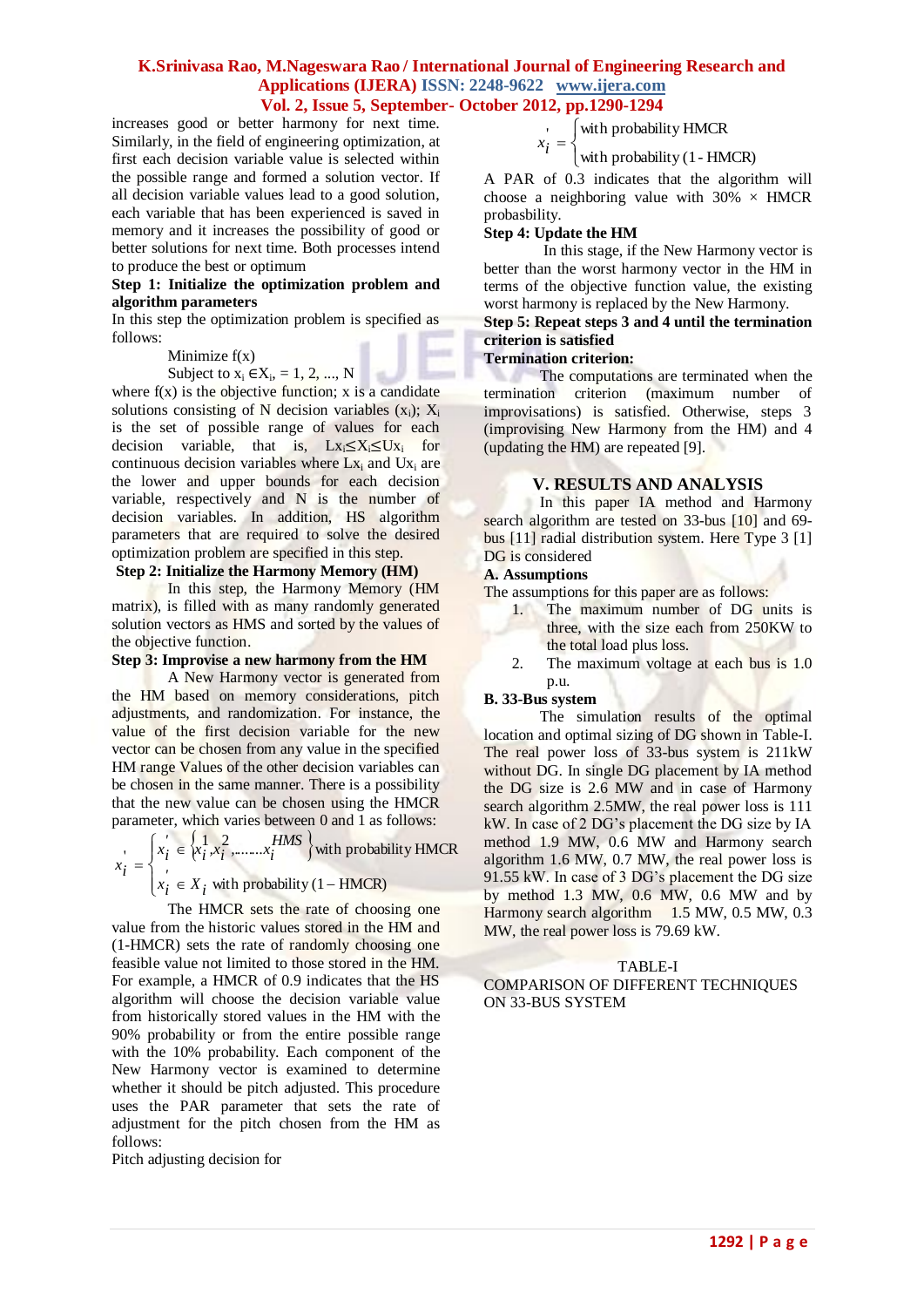| Cases                      | DG<br>schedule        | With<br>out | With DG         |            |                   |
|----------------------------|-----------------------|-------------|-----------------|------------|-------------------|
|                            |                       | DG          | 1 <sub>DG</sub> | 2<br>DG's  | 3<br>DG's         |
|                            | Optimum<br><b>Bus</b> |             | 6               | 6<br>15    | 6<br>15<br>33     |
| IA<br>method               | DG size<br>(MW)       |             | 2.6             | 1.9<br>0.6 | 1.3<br>0.6<br>0.6 |
|                            | Loss<br>(kW)          | 211         | 111             | 91.55      | 79.69             |
| <b>HS</b><br>Algorith<br>m | DG size<br>(MW)       |             | 2.5             | 1.6<br>0.7 | 1.5<br>0.5<br>0.3 |
|                            | Loss<br>(kW)          | 211         | 111             | 91.54      | 79.69             |

## **C. 69-Bus system:**

The simulation results of the optimal location and optimal sizing of DG shown in Table-II .The real power loss of 69-bus system is 224 kW without DG. In single DG placement by IA method the DG size is 1810 KW and in case of Harmony search algorithm 1.7 MW, the real power loss is 86.97 kW. In case of 2 DG"s placement the DG size by IA method 1.7 MW, 0.5 MW and Harmony search algorithm 1.6 MW, 556kW, the real power loss is 75.03 kW. In case of 3 DG"s placement the DG size by method 0.3 MW, 0.5 MW, 1.5 MW and by Harmony search algorithm 0.2 MW, 0.5 MW, 1.4 MW; the real power loss is 71.58 kW.

# TABLE-II

# COMPARISON OF DIFFERENT TECHNIQUES ON 69-BUS SYSTEM

| Cases     | DG         | With | With DG         |                |       |
|-----------|------------|------|-----------------|----------------|-------|
|           | schedule   | out  |                 |                |       |
|           |            | DG   | 1 <sub>DG</sub> | $\overline{2}$ | 3     |
|           |            |      |                 | DG's           | DG's  |
|           | Optimum    |      | 63              | 63             | 63    |
|           | <b>Bus</b> |      |                 | 18             | 18    |
|           |            |      |                 |                | 61    |
|           | DG size    |      | 1.8             | 1.7            | 0.3   |
|           | (MW)       |      |                 | 0.5            | 0.5   |
| <b>IA</b> |            |      |                 |                | 1.5   |
| method    | Loss       | 224  | 86.97           | 75.03          | 71.59 |
|           | (kW)       |      |                 |                |       |
|           | DG size    |      | 1.7             | 1.6            | 0.29  |
|           | (MW)       |      |                 | 0.5            | 0.52  |
| <b>HS</b> |            |      |                 |                | 1.45  |
| Algorit   |            |      |                 |                |       |
| hm        | Loss       | 224  | 86.97           | 75.03          | 71.58 |
|           | (kW)       |      |                 |                |       |

# **VI. CONCLUSION**

In this paper harmony search algorithm is proposed for multiple DG placement. The DG location is finding by IA expressions and the optimum DG size is finding by IA method and HSA algorithm. The results are compared with IA method. Results shows that HSA algorithm gives same real power loss and voltage with less DG size occurred in IA method.

# **REFERENCES**

- [1]. Duong Quoc Hung, Nadarajah Mithulananthan "Multiple Distributed Generator Placement in Primary Distribution Networks for Loss Reduction," Industrial Electronics, IEEE Transactions on, Feb.2011.
- [2]. D. Singh and R. K. Misra, "Effect of load models in distributed generation planning," IEEE Trans. Power Syst., vol. 22, no. 4, pp. 2204-2212, Nov. 2007.
- [3]. M.N. Marwali, J.W. Jung, and A. Keyhani, "Stability analysis of load sharing control for distributed generation systems", IEEE Trans. Energy Convers., vol. 22, no. 3, pp. 737-745, Sep. 2007.
- [4]. I. El-Samahy and E. El-Saadany, "The effect of DG on power quality in a deregulated environment," in Proc. IEEE Power Eng. Soc. Gen. Meet., 2005, vol. 3, pp. 2969-2976.
- [5]. H.B. Puttgen, P.R. MacGregor, and F.C. Lambert, "Distributed generation: Semantic hype or the dawn of a new era?", IEEE Power Energy Mag., vol. 1, no. 1, pp. 22- 29, Jan./Feb. 2003.
- [6]. Soma Biswas , Swapan Kumar Goswami ,and Amitava Chatterjee "Optimum distributed generation placement with voltage sag effect minimization" Energy Conversion and Management 53 (2012) 163–174ss
- [7]. Satish Kansal1, B.B.R. Sai, Barjeev Tyagi, and Vishal Kumar "Optimal placement of distributed generation in distribution networks," International Journal of Engineering, Science and Technology Vol. 3, No. 3, 2011, pp. 47-55.
- [8]. M. Damodar Reddy, N. V. Vijaya Kumar "Optimal capacitor placement for loss reduction in distribution systems using fuzzy and harmony search algorithm, ARPN Journal of Engineering and Applied Sciences, vol. 7, no. 1, january 2012.
- [9]. Hamed Piarehzadeh, Amir Khanjanzadeh and Reza Pejmanfer "Comparison of Harmony Search Algorithm and Particle Swarm Optimization for Distributed Generation Allocation to Improve Steady State Voltage Stability of Distribution